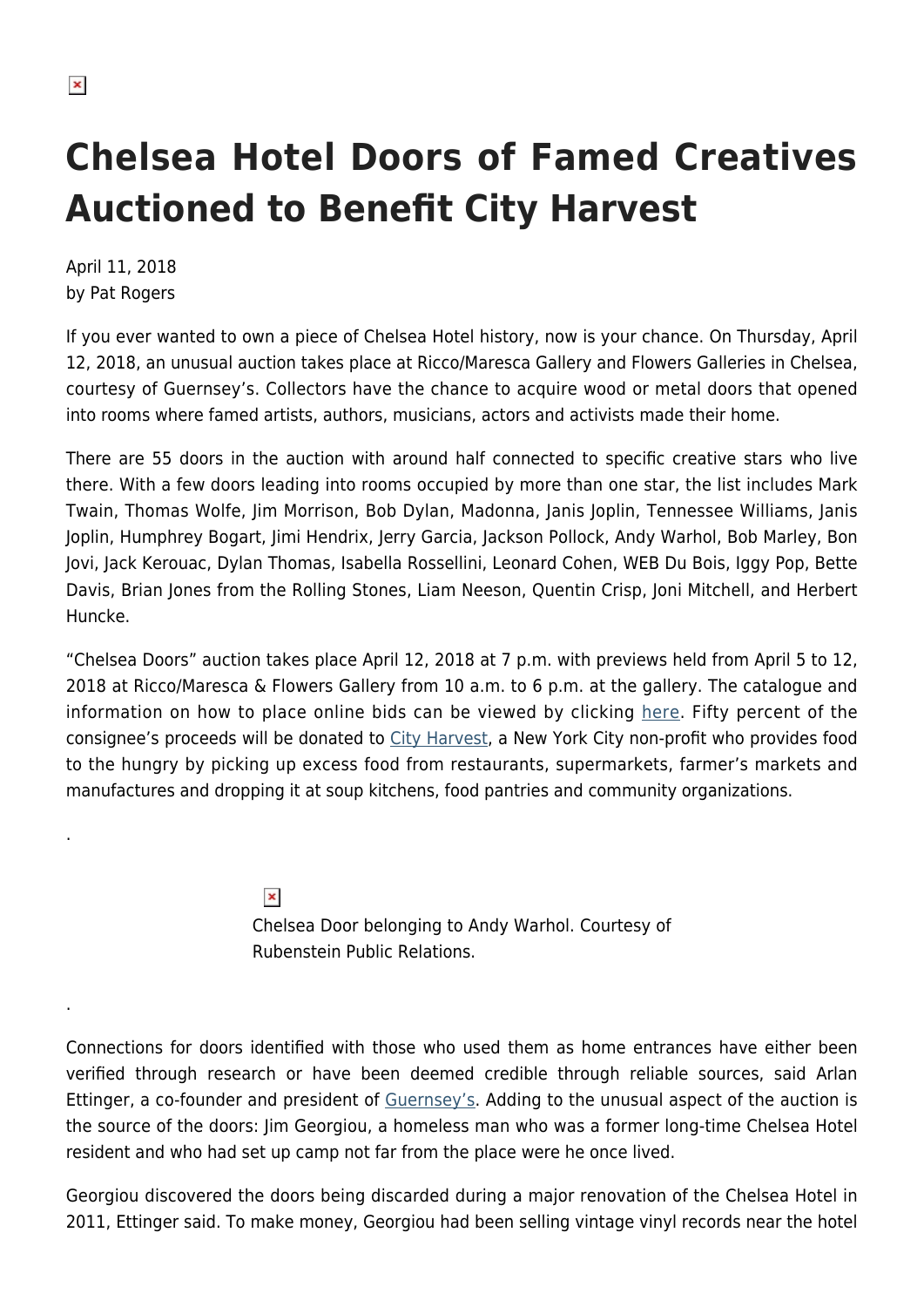and noticed the doors of his former home being ferried to the curb for refuse pick up, Ettinger said.

"To a homeless person, there is nothing more poignant or meaningful than a door," Ettinger said. "A door leads to a home that the homeless person doesn't have."

Georgiou contacted some friends who helped salvage the doors and carted them away in trucks. The doors have all been well-used, white-washed with many containing an "X" on the surface as a marker to indicate its removal during construction.

> $\pmb{\times}$ Chelsea Door belonging to Jackson Pollock. Courtesy of Rubenstein Public Relations.

Georgiou's acquisition turned into a major research project and he set out to discover which residents had lived behind the doors now in his possession. By putting faces to the objects, it was also a way to preserve some of the utopian history, the creativity that resulted in major works, and madcap times when the Chelsea Hotel housed both long-term residents and overnight occupants, Ettinger said.

Georgiou reached out to Guernsey's to arrange an auction. Wanting to have an artful location, he connected with Frank Maresca of [Ricco/Maresca Gallery](https://www.riccomaresca.com/) who agreed to host the auction at his gallery. With Flowers Gallery next door, they opened up the space to better accommodate the 55 doors which are now suspended from the ceiling.

"The doors are anything but beautiful," Ettinger said. "Some of them have big X's to indicate they were to be thrown out. They are iconic objects, but as with many objects, what's important is not their physical presence but what they represented."

 $\pmb{\times}$ 

.

.

.

.

.

Chelsea Door belonging to Mark Twain. Courtesy of Rubenstein Public Relations.

 $\pmb{\times}$ 

Chelsea Door belonging to Bette Davis and Iggy Pop. Courtesy of Rubenstein Public Relations.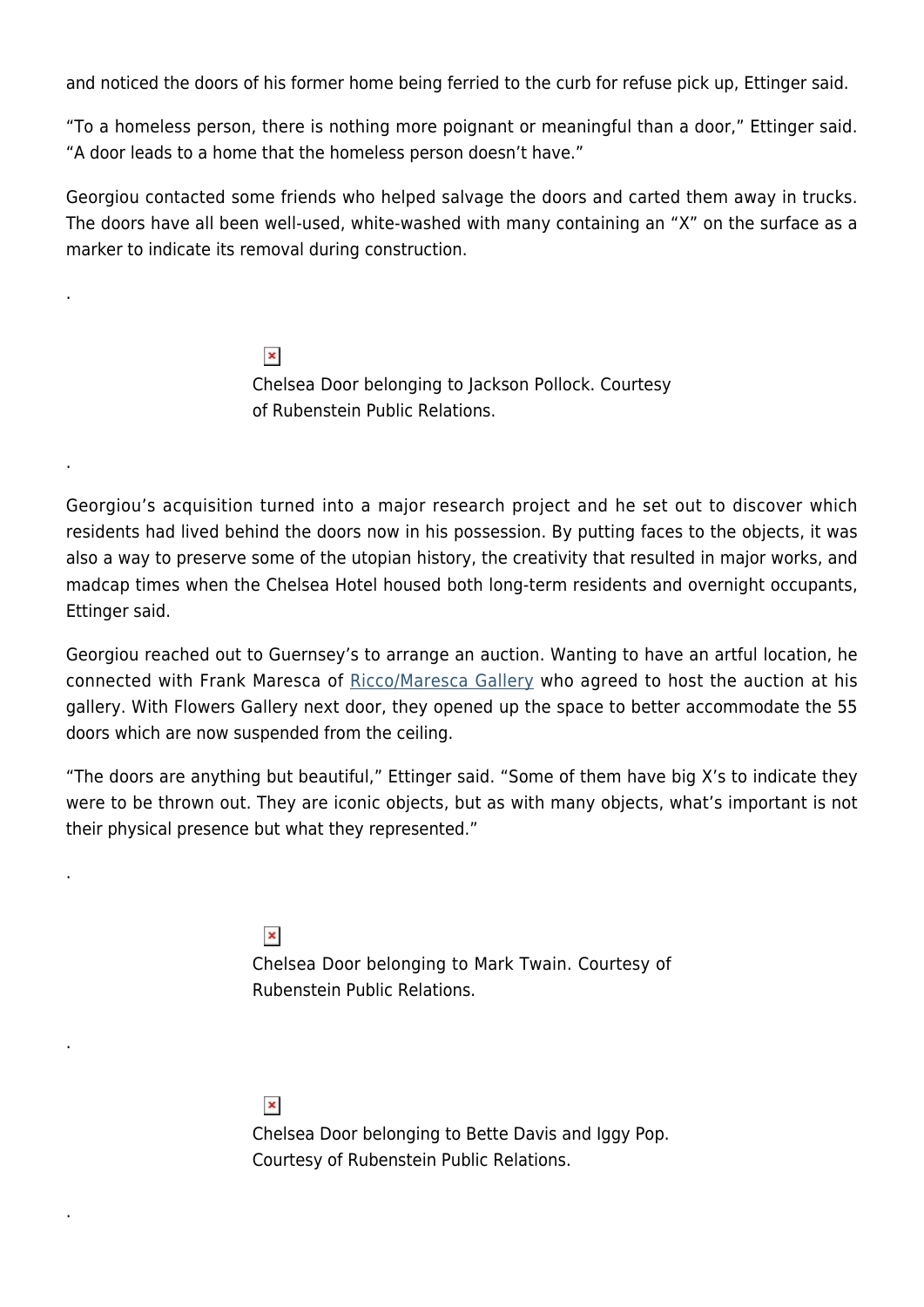Once the auction was set, the idea of having part of the proceeds from the sale benefit a New York City charity was discussed between Ettinger and Georgiou. Over the last few decades, Guernsey's has garnered success by adding a charity that's meaningful to the objects being auctioned. Ettinger said he thought Georgiou might be interested in donating a modest amount such as 1 or 2 percent and was surprised when the homeless man wanted to donate 50% of his proceeds. City Harvest directly benefits the homeless and others in need by providing donated food to organizations who provide services to the underserved.

> $\pmb{\times}$ Chelsea Doors Cosigner Jim Georgiou with his dog Teddy. Courtesy of Jim Georgiou.

For the auction itself, it's not possible to place a price estimate on the doors as there is no precedent. There also will be no opening bid. The doors from the Chelsea Hotel take a significant that comes beyond their function as a barrier between an exterior and interior. When items that might be ordinary on its face–such as a baseball or an ocean liner or a car–they hold special value when part of signficant histories or have roles as cultural icon or a beloved pastime, he said.

"These doors have a face only a mother can love and yet there's some kind of magical quality about them," Ettinger said. "If wood could tell a tale, these doors would have plenty to tell."

 $\pmb{\times}$ 

.

.

.

.

.

 $\mathcal{L}_\text{max}$ 

Chelsea Door. Courtesy of Rubenstein Public Relations.

 $\pmb{\times}$ 

Chelsea Door belonging to Tenessee Williams. Courtesy of Rubenstein Public Relations.

**BASIC FACTS:** "Chelsea Doors" auction takes place April 12, 2018 at 7 p.m. with previews held from April 5 to 12, 2018 at Ricco/Maresca & Flowers Galleries from 10 a.m. to 6 p.m. The neighboring galleries are located at 529 West 20th Street, New York, NY. A catalogue and information on how to place online bids can be viewed by clicking [here.](https://www.guernseys.com/v2/chelsea_doors.html)